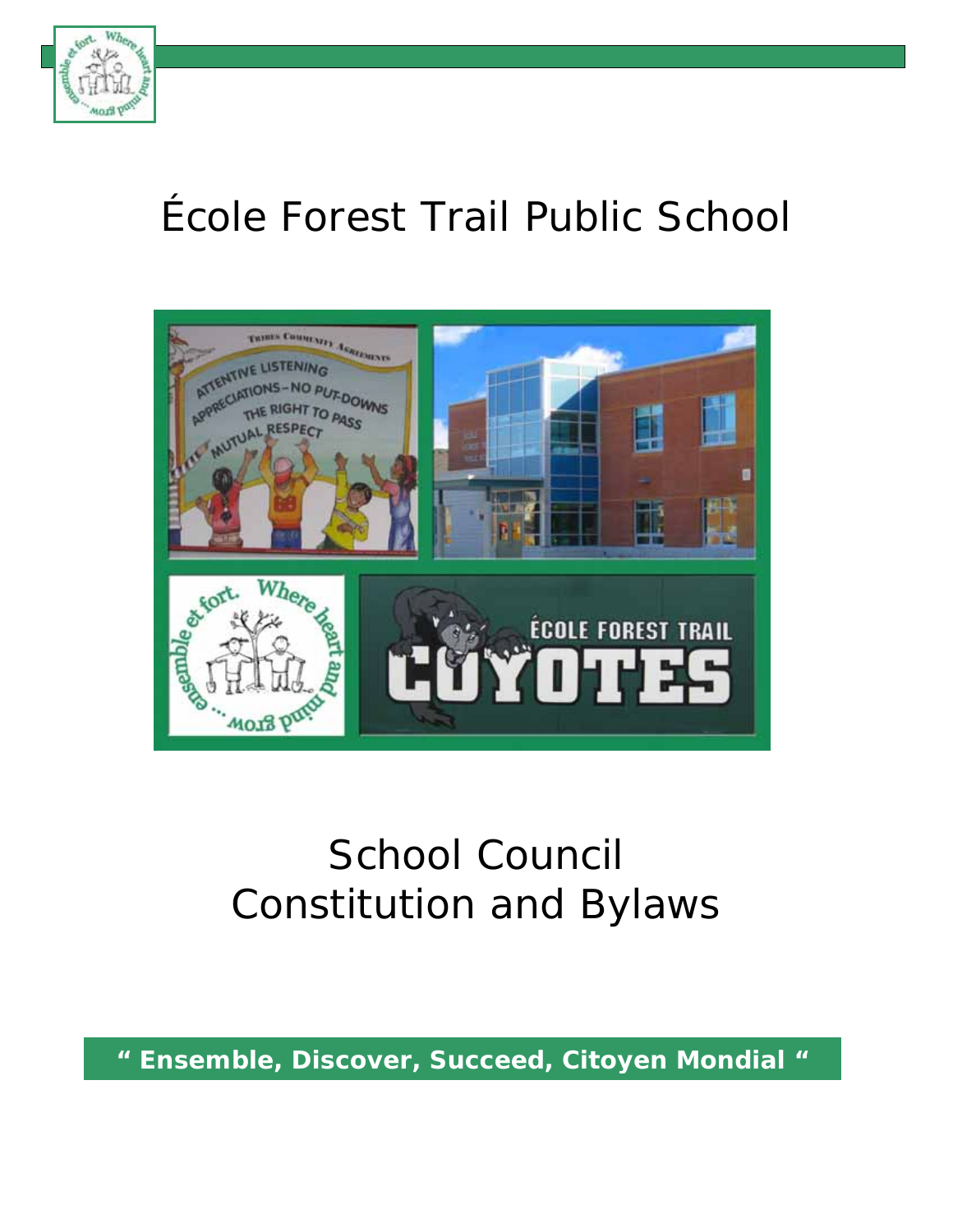

## **History of the École Forest Trail Public School**

#### **Opening**

École Forest Trail Public School is located at 1406 Pine Glen Road, Oakville, Ontario and first opened its doors on September 4, 2007. The school was built as a Grades 1 to 8 - 550 student school to accommodate French Immersion students in Northwest Oakville. Many students came from École Pine Grove – south of the QEW, where they had been bussed for a number of years. New students came from the areas west of Sixteen Mile Creek and North of the QEW. The first Principal and Vice Principal of the School are Catherine Briggs and Loui Silvestri.

#### **The Name**

The name École Forest Trail was chosen after the public was invited to submit potential names for the school. As a Tribes school, the school believes in inclusion, collaboration and developing positive relationships as we follow the Tribes model. The concept of the forest represents the commitment to fostering a healthy active lifestyle and respect for the environment. The image of a trail weaving through a forest embraces the excitement of the adventure of discovery and learning.

#### **School Mascot / Team Names**

We are the École Forest Trail Coyotes. This name garnered more than 50% of the votes of students and is not only bilingual but the spelling does not change from English to French.

#### **Vision, Mission, Beliefs of École Forest Trail Public School**

#### **Vision**

At École Forest Trail Public School we are committed to the development of the whole child. Our vision is succinctly stated with these words: Ensemble, Discover, Succeed, Citoyen Mondial.

#### **Mission**

At École Forest Trail Public School, we inspire students to learn and succeed to achieve their full potential in a safe environment. As a community, we engage students through inclusion, collaboration and purposeful participation. We value the whole child and the development of global citizenship.

#### **School Beliefs**

École Forest Trail Public School – where heart and mind grow … ensemble et fort.

At École Forest Trail Public School we believe:

- Excellence is achieved by developing potential
- Celebrating efforts and successes promotes growth
- Learning is a collaborative, co-operative activity
- Education prepares students for global citizenship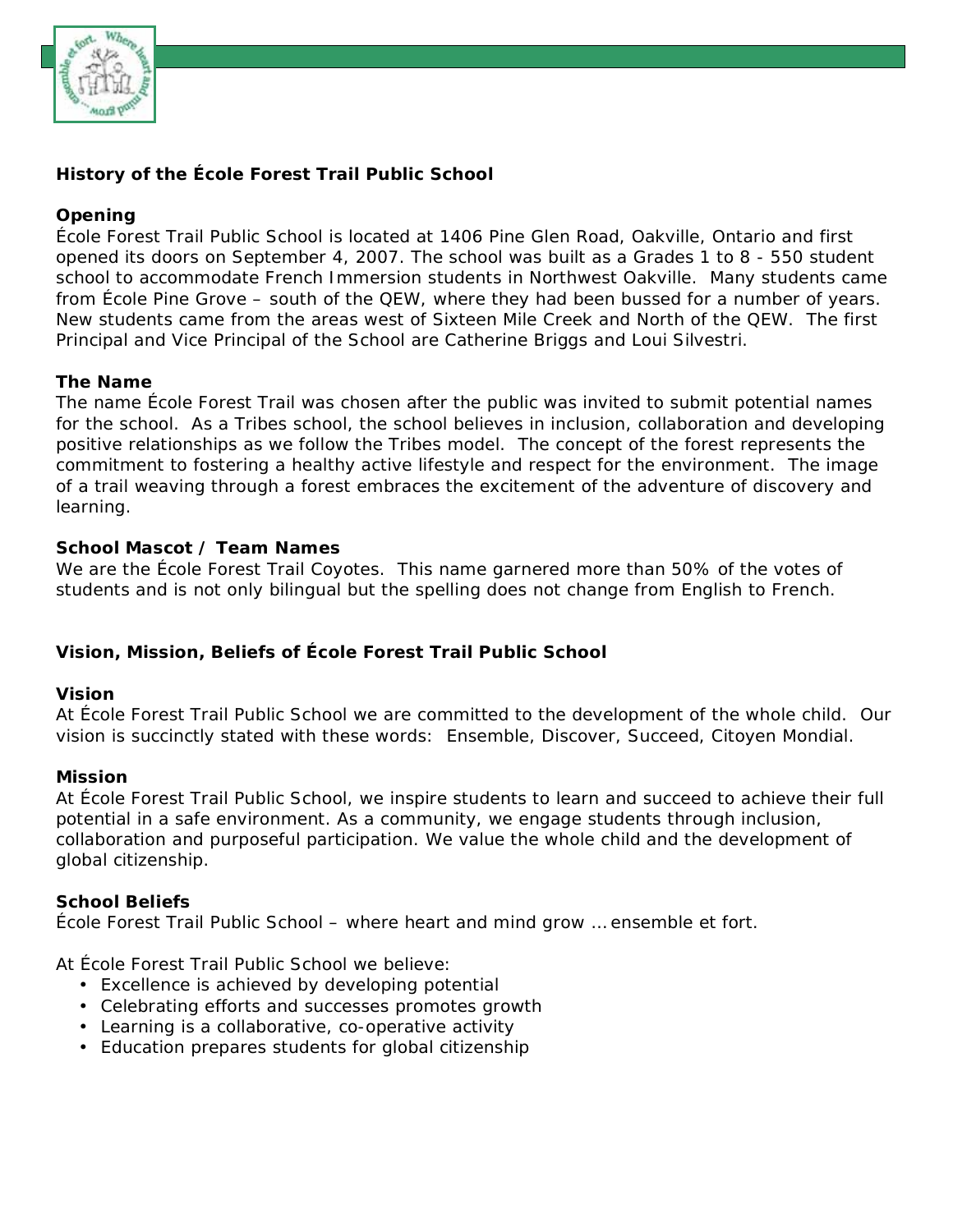

# **Table of Contents**

| 1.1      |  |     |  |  |
|----------|--|-----|--|--|
| 1.2      |  |     |  |  |
| 1.3      |  |     |  |  |
| 1.4      |  |     |  |  |
|          |  |     |  |  |
| 2.1      |  |     |  |  |
| 2.2      |  |     |  |  |
| 2.3      |  |     |  |  |
| 2.4      |  |     |  |  |
| 2.5      |  |     |  |  |
|          |  |     |  |  |
| 3.1      |  |     |  |  |
| 3.2      |  |     |  |  |
| 3.3      |  |     |  |  |
| 3.3.1    |  |     |  |  |
| 3.3.2    |  |     |  |  |
| 3.3.3    |  |     |  |  |
| 3.3.4    |  |     |  |  |
| 3.3.5    |  |     |  |  |
| 3.3.6    |  |     |  |  |
| 3.4      |  |     |  |  |
| 3.5      |  |     |  |  |
| 3.6      |  |     |  |  |
| 4        |  |     |  |  |
| 4.1      |  |     |  |  |
| 4.2      |  |     |  |  |
| 4.3      |  |     |  |  |
| 4.4      |  |     |  |  |
| 5        |  |     |  |  |
| 5.1      |  |     |  |  |
| 5.2      |  |     |  |  |
| 5.3      |  |     |  |  |
| 6        |  |     |  |  |
| 6.1      |  |     |  |  |
| 6.2      |  |     |  |  |
|          |  |     |  |  |
| 8<br>.20 |  |     |  |  |
| 8.1      |  | .20 |  |  |
| 8.2      |  | .20 |  |  |
| 8.3      |  | .20 |  |  |
| 8.4      |  |     |  |  |
| 8.5      |  |     |  |  |
| 9        |  |     |  |  |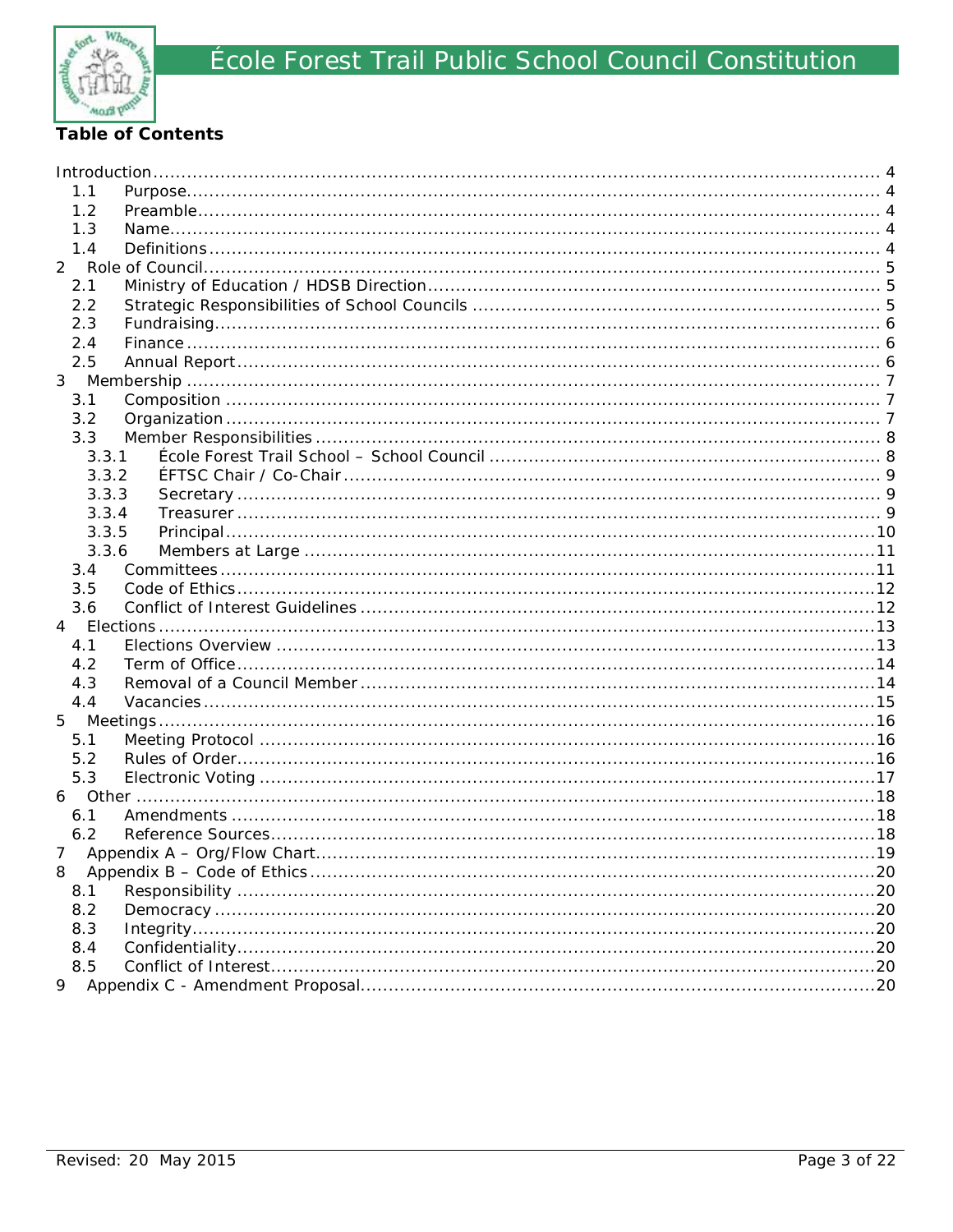

# **Introduction**

## **1.1 Purpose**

School Councils are established in each school to encourage and facilitate the involvement of parents, guardians, staff and community members in providing a quality education for students. Research has shown that the involvement of parents and guardians in their children's education has a positive impact on improved student learning and helps to create a sense of community at the school. The support of the community has also proven to be an enhancement to that positive learning environment. By working together as partners, we can encourage greater academic achievement and prepare our students for success as responsible, participating citizens of the global community.

## **1.2 Preamble**

A School Council is an advisory body functioning under Ministry of Education Regulation 612/00 and respective board policy. The Council's role, in collaboration with the broader school community, is to provide input and advice with regard to school goals and to enhance learning opportunities, through various activities, for the benefit of all students in the school.

École Forest Trail Public School Council, hereafter known as ÉFTSC, will operate within the parameters of the Education Act, Ontario Regulation 612/00 and Halton District School Board (hereinafter known as the HDSB) policies and agreements.

## **1.3 Name**

The organization will be known as École Forest Trail Public School Council, hereinafter referred to as "ÉFTSC".

## **1.4 Definitions**

The following standard definitions will be used throughout this document:

- HDSB (hereinafter used to refer to the Halton District School Board)
- ÉFTSC (hereinafter used to refer to the École Forest Trail Public School School Council)
- School (from the "Ethics" section forward used to refer to École Forest Trail Elementary School)
- Regular meetings (refers to required attendance to monthly Council meetings, as well as, attendance to scheduled committee and subcommittee meetings).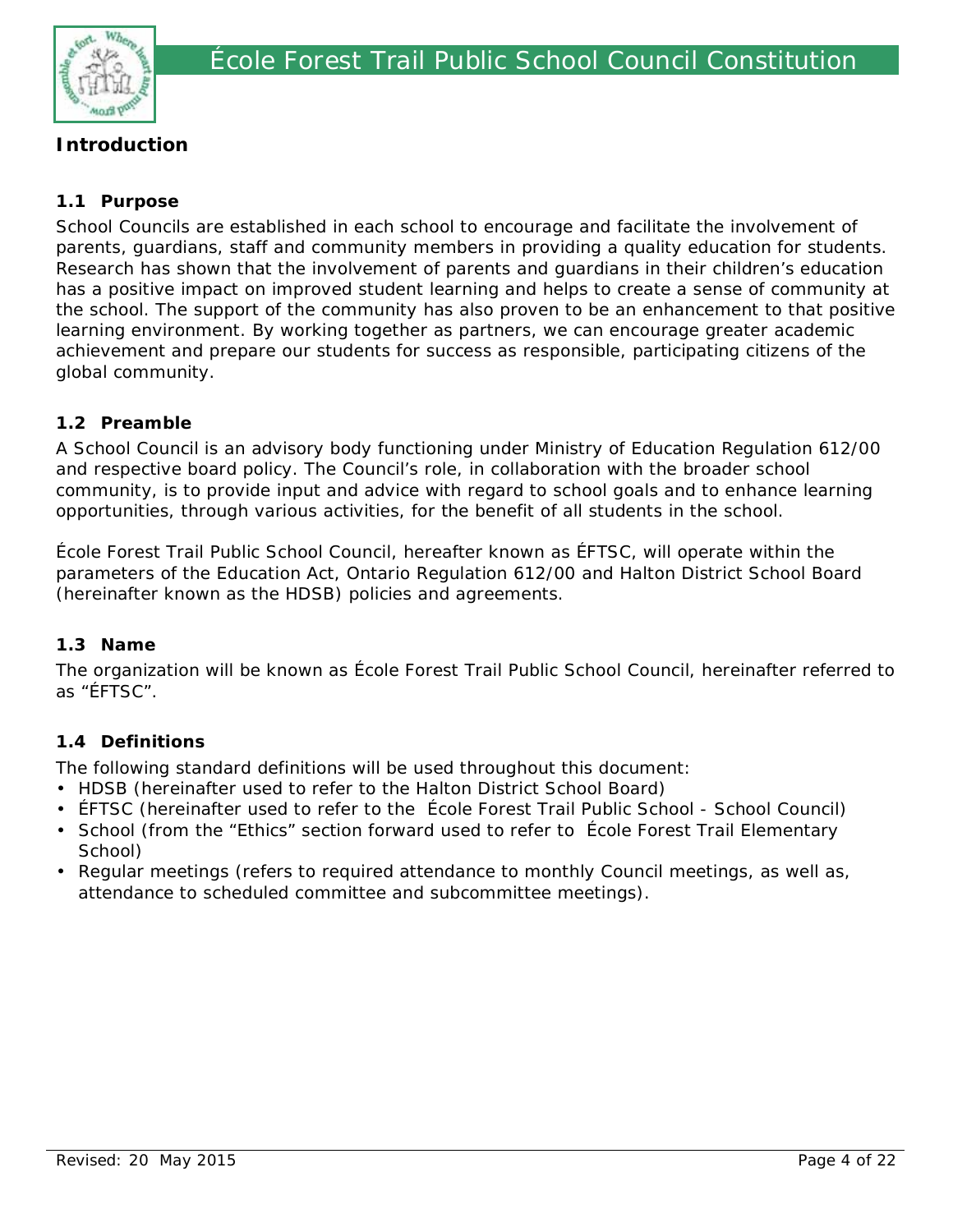

# **2 Role of Council**

## **2.1 Ministry of Education / HDSB Direction**

The Education Act requires school boards to "establish a school council for each school operated by the board" section 170 (1), paragraph 17.1. Ministry of Education Ontario Regulation 612/00 sets out the mandate of school councils and the minimum requirements for their composition and operation.

School councils are advisory bodies; they may provide advice to the principal and, where appropriate, to the school board. They are composed of parents, who form the majority, as well as the principal, a teacher, a non-teaching staff member, a student (mandatory at the secondary level, optional at the elementary level), and community representatives.

Parents, student, and staff members are elected by the groups they represent. The council appoints community members.

## **2.2 Strategic Responsibilities of School Councils**

School councils are advisory bodies and will provide advice to the school principal and, where appropriate, to the school board on any of the matters which the council has identified as priorities, including, but not limited to:

- Development, implementation and review of the school plan for continuous improvement through involvement in matters such as:
	- Quality Programming curriculum and program goals and priorities
	- Safety and Well Being school code of behaviour
	- Parent Engagement inclusion of parents as strategic partners and volunteers to achieve goals
	- The responses of the school or school board to achievement in provincial and board assessment programs;
	- Financial Responsibilities school budget priorities and allocations;
- Support for school, family and community partnerships that assist parents in the education of their children through involvement in matters such as:
	- School-based services; partnerships with agencies, associations, and
	- Communities related to social, health, recreational, and nutritional programs;
	- Local coordination of services for children and youth;
	- Local school/community communication strategies.
- Preparation and review of the school profile through involvement in matters such as:
	- Developing criteria to assist in the selection of local School Principal/Vice Principal.
- Other matters which an individual school council may consider important, such as:
	- Local school year calendar;
	- Extra-curricular activities in the school;
	- Development, implementation, and review of board policies at the local level;
	- Local capital-improvement plans;
	- Methods of reporting to parents and the community.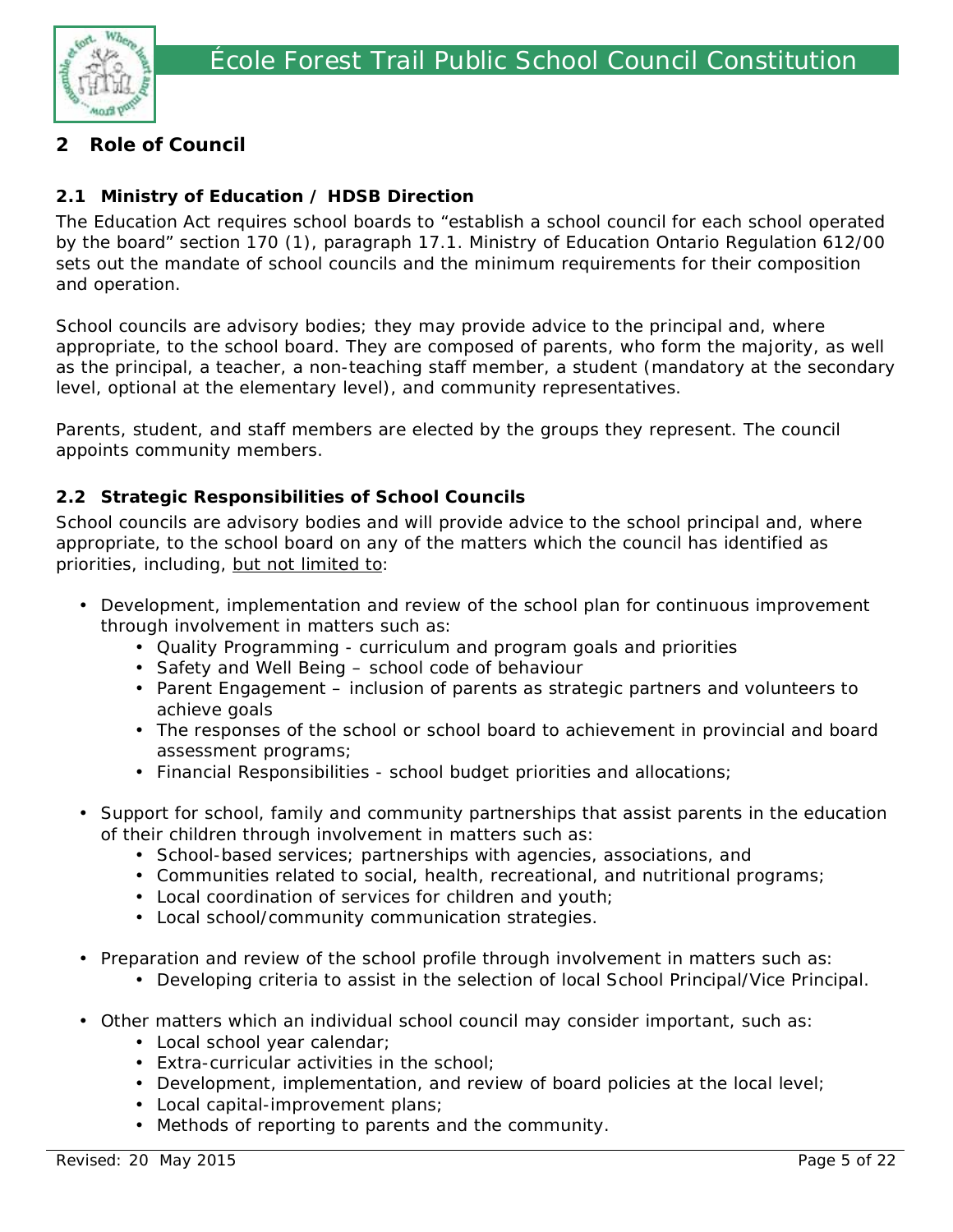

- Field trip practices;
- Local school safety procedures
- Community use of school facilities.

#### **2.3 Fundraising**

ÉFTSC may engage in fundraising activities if they are to raise and spend funds for a purpose approved by HDSB or authorized by any applicable policies established by the HDSB. All fundraising for ÉFTSC must be done under the direction of the ÉFTSC.

Fundraising must follow the guidelines set out by the HDSB in their "Financial Policies and Procedures for School Councils" contained in the School Council Handbook on the HDSB web site.

#### 2.3.1 Bereavement

Should the life of a student currently enrolled at Ecole Forest Trail be lost, School Council will donate a sum of \$50 to a charity of the deceased's choice or pay \$50 towards flowers for the family.

#### **2.4 Finance**

At the first General Meeting (September) a year-end report from the previous year will be presented. At the third General Meeting (November) a financial plan for the current year will be presented. The financial plan will include an Operating Budget, a detailed plan for fund-raising initiatives, and a recommended carry-forward balance for the next year. Decisions made will involve input and participation by the School Council and the École Forest Trail Community.

The Treasurer will have a current financial statement available for presentation at each General Meeting. With 48 hours notice given, these statements will be made available to any parent who requests them. All grant applications, guidelines and supporting documentation should be given to the School Council's Treasurer and made available for public and Council review at the school office. The fiscal year end is July 31 of each year as set by the HDSB.

Expenditures outlined in the accepted Operating Budget may be authorized by the School Council. Cheques will be signed by a) one of either the treasurer or co-chair(s) **AND** b) one of either the Principal or Vice Principal.

#### **2.5 Annual Report**

ÉFTSC shall submit a written report on its activities to the Principal of the school and to HDSB in accordance with article 3.3.4

The Annual Report shall include a financial report.

The Principal shall, when requested, make available a copy of the Annual Report to any parent/guardian of a pupil enrolled in the school.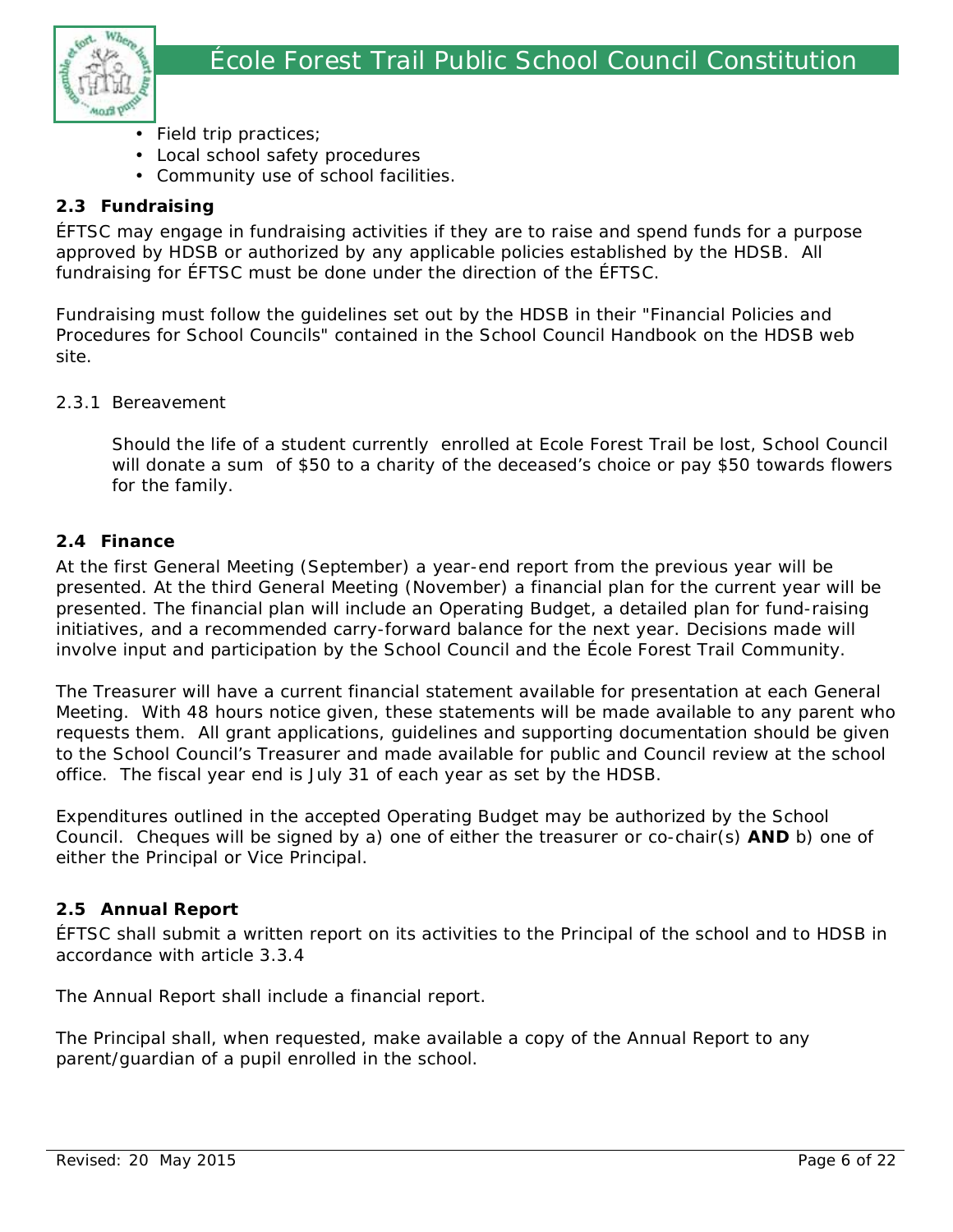

# **3 Membership**

# **3.1 Composition**

The composition of the ÉFTSC shall at all times be consistent with the Education Act and Regulations. It should be noted that typically any member who wishes to be considered for the ÉFTSC should be willing to provide a minimum of 10 hours a month or approximately 100 hours per school year. Members of the ÉFTSC will include representatives from each of the four (4) following categories:

Parents/Guardians

- The number of parent/guardian members specified for ÉFTSC shall ensure that parent/guardian members constitute a majority of the total members of ÉFTSC.
- A person is qualified to be a parent/guardian member of a school council if he or she is a parent/guardian of a pupil who is enrolled in the school.
- HDSB employees are eligible to run for ÉFTSC as parent/guardian representatives if they are parents/guardians of a student enrolled in the school, provided they do not work at the school. Such employees must disclose their employment with HDSB at the time of their nomination, and such information must be supplied to all voters.

Principal

- The Principal of the school will be a designated non-voting member of ÉFTSC and will participate in all meetings.
- Alternatively, the Vice-Principal of the school can be designated by the Principal to act on behalf of the Principal at ÉFTSC meetings.

Teacher Representative

- One (1) teacher who is employed at the school, other than the Principal or Vice-Principal, will be a member of ÉFTSC.
- The Teacher representative will be elected by the teaching staff of the school. The election of the Teacher representative shall be held in the first 30 days of each school year.

Community Representative

- ÉFTSC may appoint one (1) community representative.
- A person who is employed by the HDSB can be appointed as a community representative on the ÉFTSC if he or she is not employed at the school; and
- Other members of the ÉFTSC are informed of the person's employment before the nomination and acceptance of the appointment.

# **3.2 Organization**

Officers of an ÉFTSC shall be elected at the beginning of the first meeting opened by the outgoing chair(s) subsequent to the yearly ÉFTSC elections having taken place.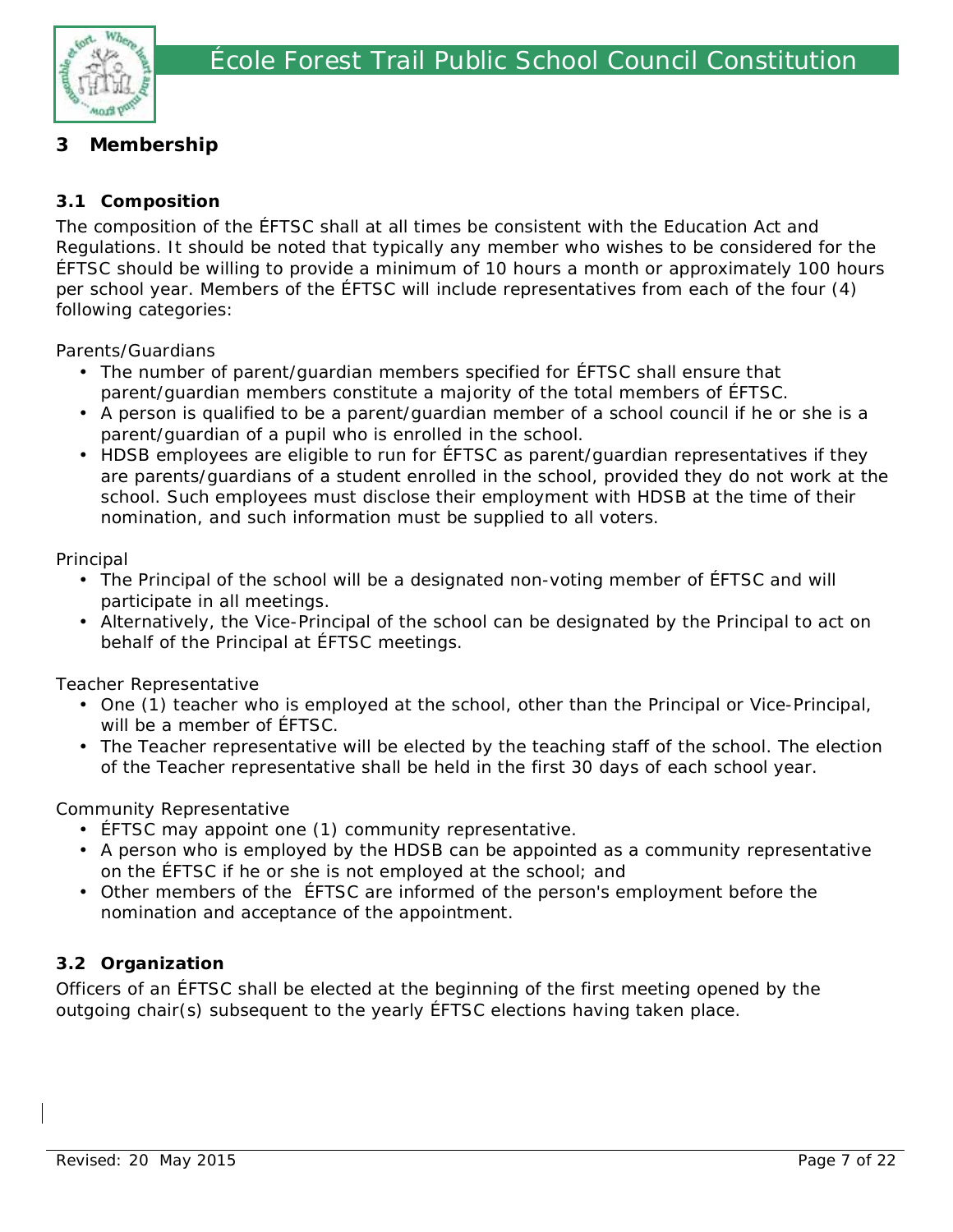

ÉFTSC shall have the following positions of defined responsibility:

- One (1) chair or two (2) co-chairs. A chair or co-chair must be a parent/guardian member of ÉFTSC, and shall be elected by the voting members of ÉFTSC;
- One (1) vice-chair, to be elected by the voting members of ÉFTSC, if only one chair is in place
- Secretary; and
- Treasurer
- Member At Large

See Appendix A for Organization Chart

Each candidate for the officer positions outlined above must be nominated and seconded at the meeting before proceeding to a vote. Before a vote can commence, a motion to close nominations must be moved and seconded. This must be done for each position separately. Officer positions will be filled in the order listed above: Chair(s), Vice-Chair (if required), Secretary, and Treasurer. The election can be by secret ballot or by a show of hands at the discretion of the ÉFTSC members present.

An ÉFTSC member who was nominated for one position but was not successful may be nominated for any of the other positions. Candidates are elected by a majority of the votes cast by the ÉFTSC voting members present.

#### **3.3 Member Responsibilities**

#### 3.3.1 École Forest Trail School – School Council

ÉFTSC shall:

- Consult with parents/guardians of students enrolled in the school about matters under consideration by ÉFTSC
- Develop election procedures to fill vacancies
- Detail conflict of interest and conflict resolution requirements
- Keep minutes of meetings and records of financial transactions available at the school for a period of seven years, for examination without charge by the staff of ÉFTSC and parents/guardians of ÉFTSC students.
- Produce an annual written report of the ÉFTSC activities, including financial activities, to be submitted to the Principal and the HDSB.

The members of the ÉFTSC are accountable to the parents/guardians they represent and MUST:

- Maintain a school-wide perspective on issues
- Regularly attend ÉFTSC meetings
- Be willing to participate in information and training programs
- Act as a link between the ÉFTSC and the community
- Encourage the participation of all parents/guardians within the school community
- Participate on sub-committees and assist with tasks of the ÉFTSC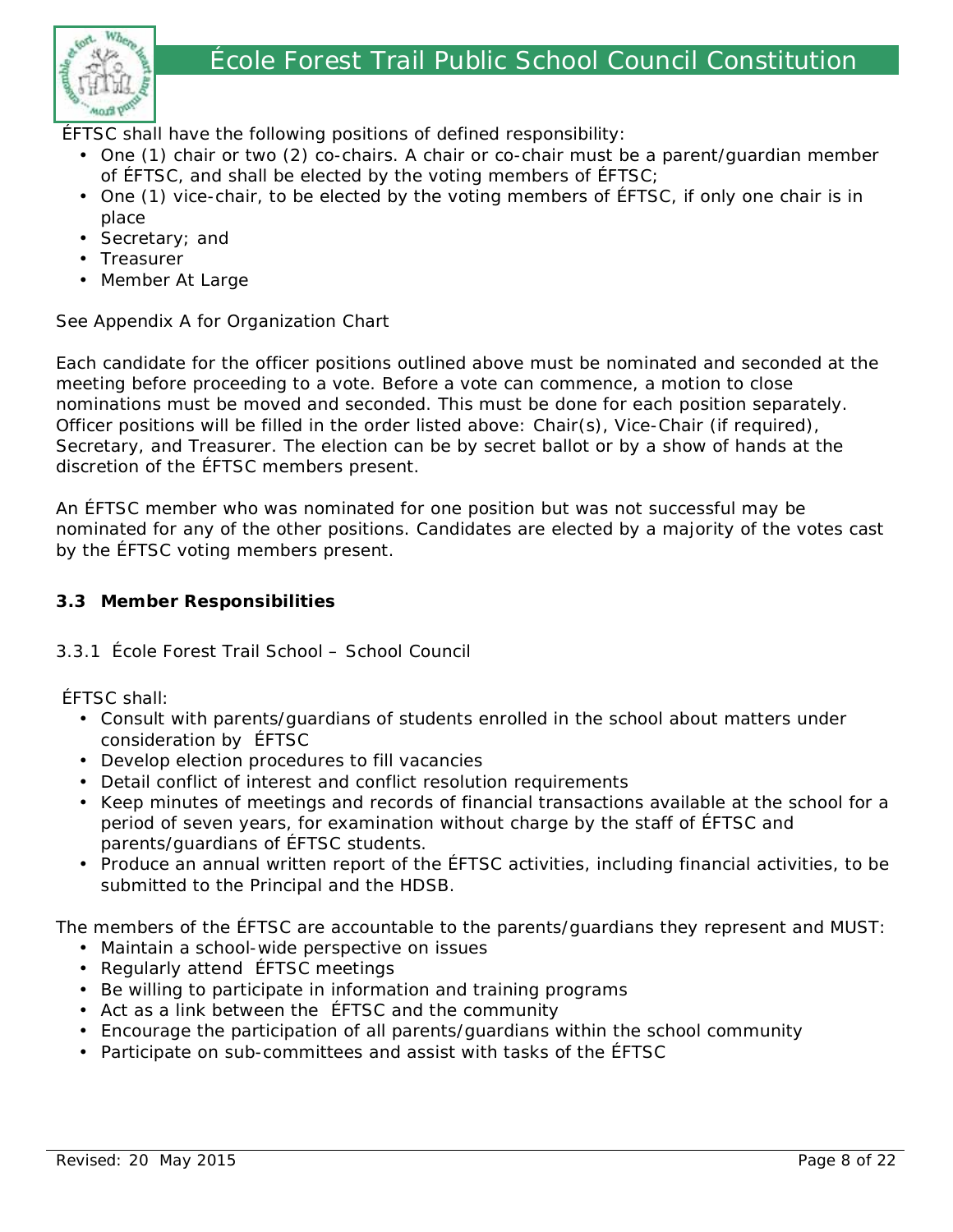



#### 3.3.2 ÉFTSC Chair / Co-Chair

A chair/co-chair must be a parent/guardian member of ÉFTSC who will:

- Call ÉFTSC meetings
- Prepare the agenda for meetings in consultation with the Principal, ensuring the agenda is issued at least 4 days prior to the meeting taking place
- Chair the meetings
- Ensure that the minutes of the meetings are recorded, maintained and accessible
- Communicate with the Principal
- Facilitate collaborative decision-making within a democratic framework
- Ensure that there is regular communication with the community (e.g. Monthly School Council newsletter)
- Manage incoming and outgoing correspondence, ensuring appropriate communication to ÉFTSC and transfer to the Secretary to maintain
- Consult with senior HDSB staff and trustees, as required
- Ensure ÉFTSC fundraising practices meet HDSB policies
- Ensure the ÉFTSC Constitution is reviewed annually
- Co-ordinate the day-to-day activities of ÉFTSC
- Prepare an annual report on the activities of ÉFTSC
- Assume or make arrangements for the assumption of ÉFTSC positions as appropriate and as required in times of absence of those members of ÉFTSC

#### 3.3.3 Secretary

The secretary will:

- Ensure activities of the ÉFTSC meetings are documented and maintained in the form of minutes, with the minutes being distributed to all ÉFTSC members when complete
- Ensure minutes from the preceding ÉFTSC meeting are distributed to all ÉFTSC members at least one week prior to the planned date for the next ÉFTSC meeting
- Ensure approved minutes of all ÉFTSC meetings are made available to the school community
- Ensure formal documentation and correspondence from ÉFTSC is completed and sent in proper fashion in conjunction with council officers
- Maintain a file of all incoming and outgoing correspondence, minutes of ÉFTSC meetings, agendas, reports and by-laws to be available to the school community upon request
- Maintain a current membership and contact list of all ÉFTSC members
- Keep records of ÉFTSC incoming and outgoing correspondence, resources and minutes of the last seven (7) years in files and binders in the school library

#### 3.3.4 Treasurer

The treasurer will:

- Comply with the financial guidelines set out by the HDSB in their "Financial Policy and Procedure for School Councils" contained in the School Council Handbook on the HDSB Website
- Ensure that the ÉFTSC has a copy of the HDSB Financial Policy and Procedures for School Councils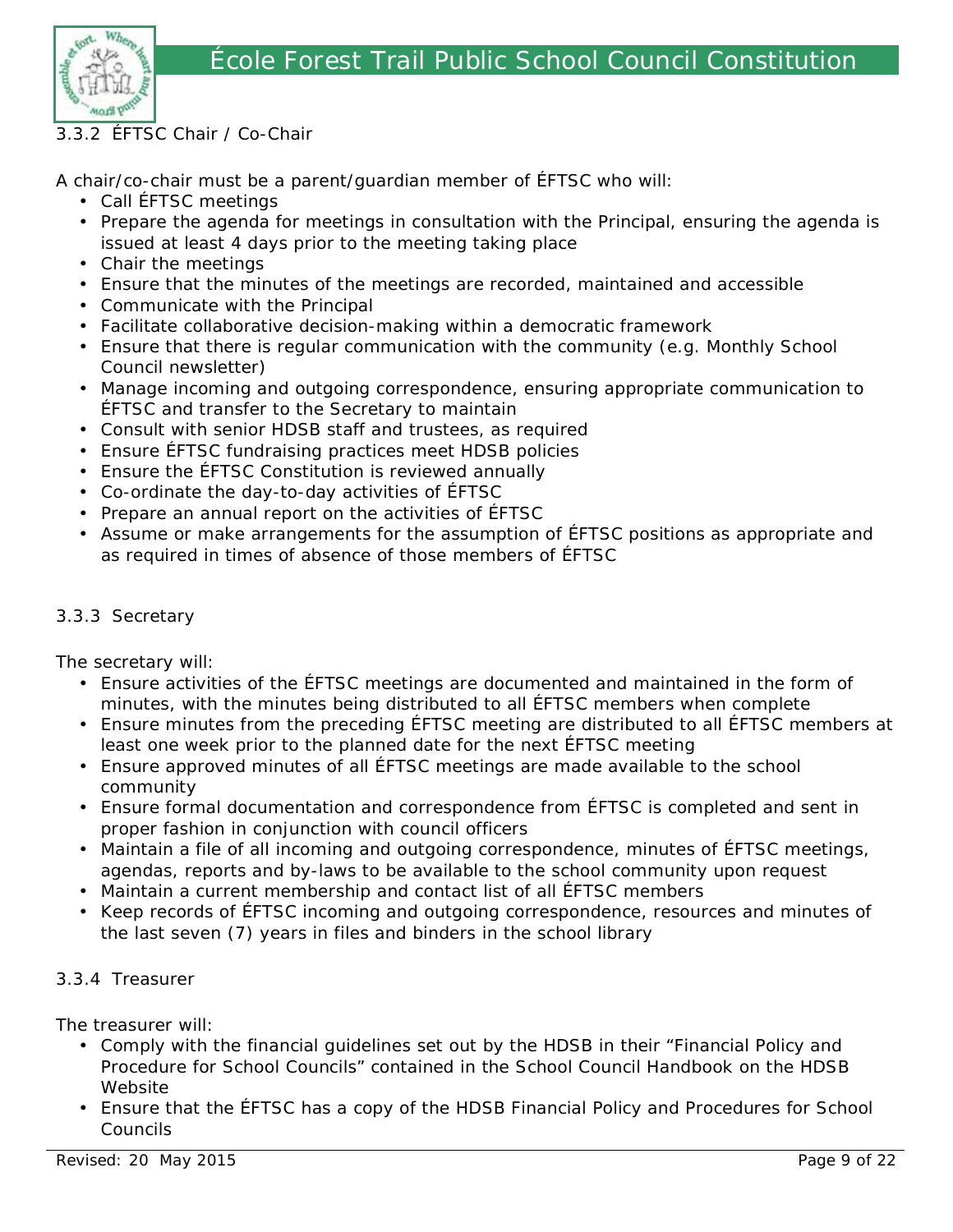# École Forest Trail Public School Council Constitution



- On a monthly basis, prepare and maintain updated annual budgets which include totals up to the end of the preceding month. An updated monthly budget will be presented at every monthly school council meeting for council members to review and approve
- Ensure all financial transactions are recorded in HDSB supplied accounting software following HDSB required accounting format
- Ensure all financial transactions are documented and records maintained following HDSB operational procedures
- Ensure all cheques have a minimum of two authorized signatories
- Ensure all grant guidelines and deadlines for disposition of grant funds are followed
- Ensure financial records are complete and kept up to date
- Ensure financial records are retained in the school for a period of seven years
- Prepare and present monthly financial reports and bank reconciliations to the Principal for verification and subsequent submissions for the HDSB. Copies will be made available to all ÉFTSC members upon their request given 48 hours notice
- Prepare an annual report reflecting a July thirty-first year end following HDSB annual reporting operational procedures for submission to the HDSB Accounting Department by August thirty-first of each year
- Make a year end financial summary report available to for all parents/guardians of the school by posting it on the school council website

## 3.3.5 Principal

The Principal of the school will:

- a. Communicate;
	- Provide for distribution to each member of ÉFTSC any materials received by the Principal from the Ministry of Education or HDSB for ÉFTSC
	- Help ÉFTSC communicate with the school community
	- Give written notice of the dates, times and locations of the ÉFTSC meetings to every parent/guardian
	- Ensure that copies of the minutes of ÉFTSC meetings are kept at the school and accessible by all parents/guardians
	- Forward a copy of the ÉFTSC Annual Report to the HDSB School Superintendent
	- Make a copy of the ÉFTSC Annual Report available to any parent/guardian that requests it
	- Give written notice at least fourteen days before the date of election of parent members, of the date, time and location of the election to every parent/guardian of a student enrolled in the school
	- Ensure that the ÉFTSC Constitution is readily available to the school community
	- Review all printed material from ÉFTSC distributed through the school
	- Distribute key event/proposed calendar for year to council for council planning purposes

#### b. Consult;

- Facilitate the establishment of ÉFTSC and assist in its operation
- Seek input from ÉFTSC in areas for which it has been assigned responsibility (see Section 2 – Role of Council)
- Consider recommendations made by ÉFTSC
- Advise ÉFTSC of the action taken in response to any recommendations, including the rationale for such decisions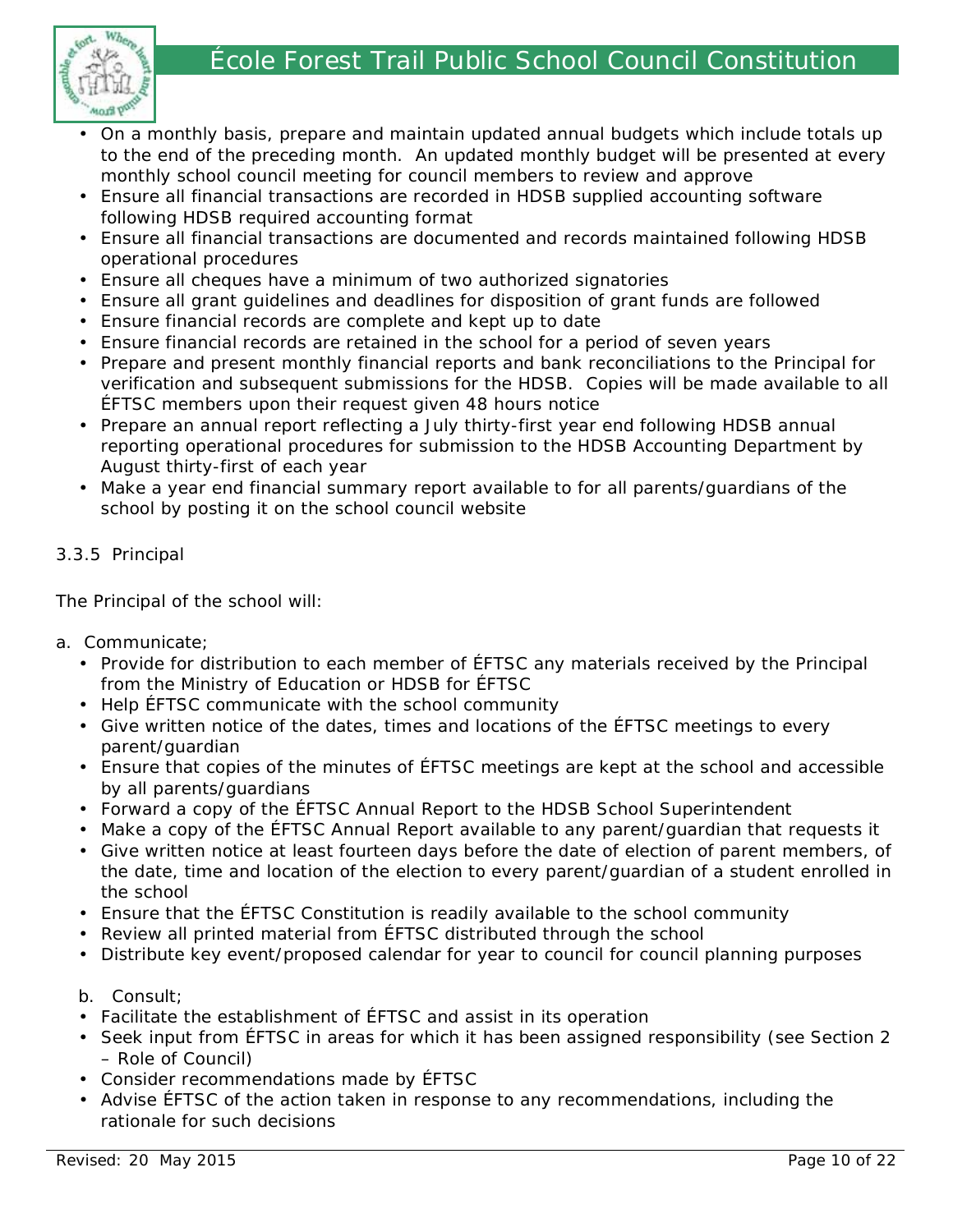

- Act as a resource and assist in obtaining information on laws, regulations, and policies
- Advise ÉFTSC when they are not in compliance with HDSB policies and procedures
- Review and sign all financial reports

## c. Support;

- Attend all ÉFTSC meetings unless unable to do so due to illness, other priority commitments, or other cause beyond his/her control
- Support and promote ÉFTSC's activities
- Encourage the participation of parents/guardians and others in the school community
- Along with a parent/guardian officer, is one of the required signing authorities on the ÉFTSC bank account

The Principal **will not have a vote at ÉFTSC meetings.** The Principal may delegate any of his/her powers or duties as a member of ÉFTSC to the Vice-Principal or designate of the school.

## 3.3.6 Members at Large

School Council Members At Large will:

- Commit to regular attendance, (monthly basis not including sub-committee) attend meetings and ensure the proper School Council procedures are followed.
- Offer their services for office and/or one committee. Apart from regularly scheduled meetings, members are expected to be available as required for committee undertakings and responsibilities.
- Work together as a team to create an atmosphere of mutual trust, openness and collaboration both within the School Council and the school community .
- Recognize that all other members of the school community must have a voice within the democratic process of the School Council's operation, and will encourage their participation
- Be visible in supporting council activities and/or events

# **3.4 Committees**

ÉFTSC may establish and dissolve committees, for specific or general purposes, as it deems appropriate to the achievement of its mandate, to make recommendations to ÉFTSC. The committees may include: (See Appendix A)

- Parent Engagement
- Fund-Raising
- Communications
- Constitution/Policy & Governance
- Finance Committee (ÉFTSC Executive)
- Safety and Wellbeing

The committee may only act in accordance with the authority provided to them by the ÉFTSC. Such authority is to be clarified in the Terms of Reference / Committee Charters for the Committee, as approved by ÉFTSC.

All committees will have a minimum of a Chair, or Co Chair(s) and/or Vice Chair and at least two other members where one member will have to present a report to each ÉFTSC meeting (nil reports required) on the status of all committee projects and activities, and shall respond to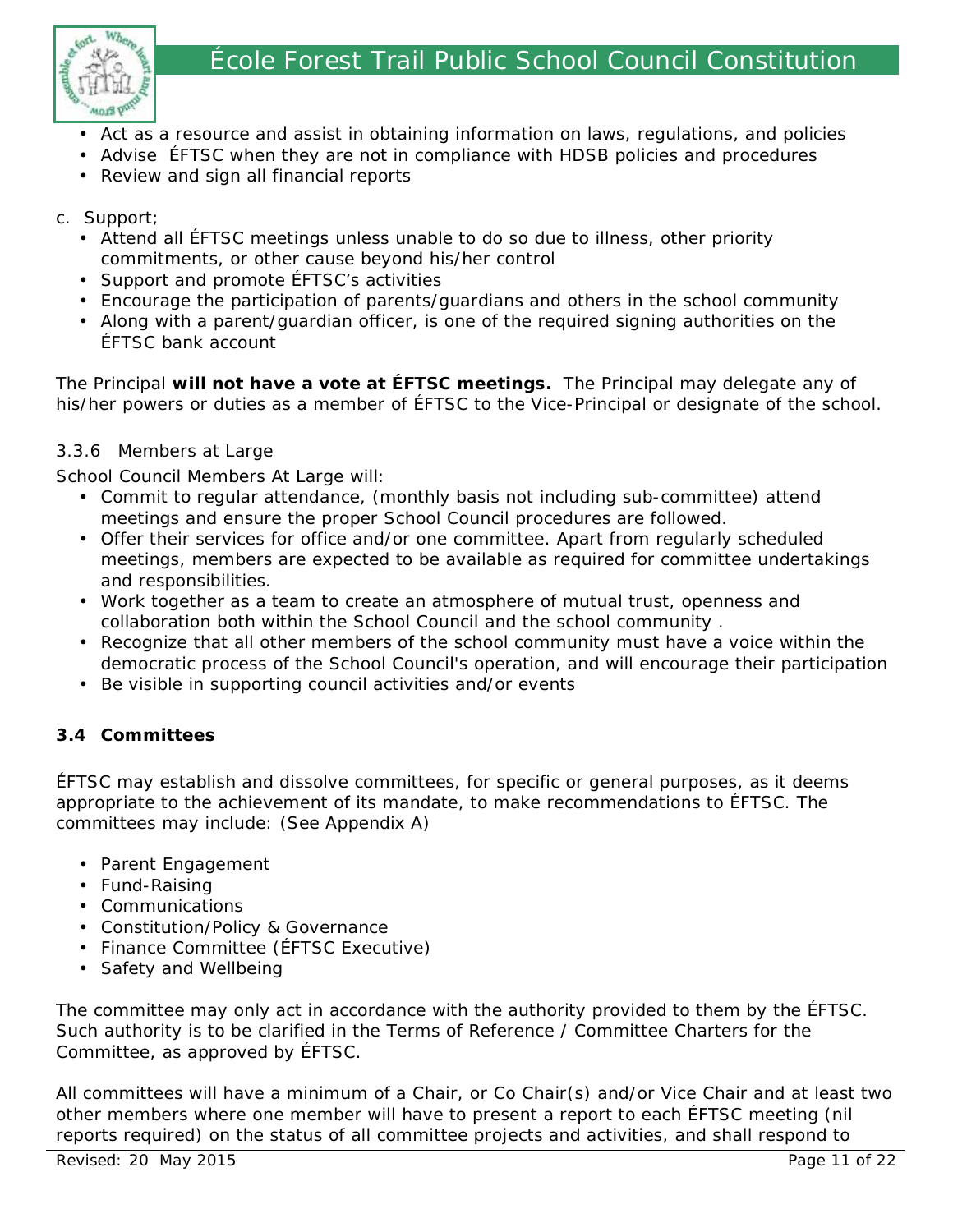



questions. Minutes must be taken at each committee meeting of the ÉFTSC. The committee must report all decisions made and the results of each vote taken.

Committees of ÉFTSC may include persons who are not members of ÉFTSC. Every committee of ÉFTSC will be chaired by at least one parent/guardian council member of ÉFTSC.

Committees will meet as required. All Committee meetings are open to the staff of ÉFTSC and parents/guardians of ÉFTSC students and minutes will be taken and copy of those minutes forwarded to the ÉFTSC Secretary for future reference.

#### **3.5 Code of Ethics**

ÉFTSC will operate as a non-profit organization, without financial gain for its members. Any profit to ÉFTSC will be used in promoting its purposes. An ÉFTSC member shall not receive any non-financial remuneration for serving as a member or officer of ÉFTSC. ÉFTSC will strive to establish positive working relationships amongst all ÉFTSC members. ÉFTSC will seek to reach a consensus in the decision-making processes of ÉFTSC and all members shall speak positively about the school at all times while on school property. Each member will sign that they have read the Constitution at the beginning of each council year when taking office.

See Appendix B for detailed Code of Ethics

#### **3.6 Conflict of Interest Guidelines**

Each ÉFTSC member shall avoid situations that could result in an inconsistency between the overall goals and vision of the ÉFTSC and a personal or vested interest that may arise in connection with his or her duties as an ÉFTSC member.

Should an issue or Agenda item arise during an ÉFTSC meeting where an ÉFTSC member is in a conflict of interest situation, he or she shall declare a conflict of interest immediately, and refrain from participating in discussion of or voting on the issue or resolution.

As ÉFTSC may deal with internal conflict and other difficult matters, the following actions should prevail and be taken as best practice:

- Be proactive. Positive interpersonal relationships are critical to an effective organization. Most issues can be resolved if they are brought forward and addressed early;
- Gather as much information about the situation as possible;
- If the conflict is between two members of ÉFTSC, the Chair(s), Vice-Chair, or Principal will encourage them to talk about the differences and act as facilitator as necessary. Most situations can be resolved at this point through dialogue and co-operation amongst those involved. The Principal may also be able to clarify policy or legislation and offer other assistance or direction;
- If the conflict involves a number of members on ÉFTSC, then the issue is placed on the Agenda and given sufficient time for everyone to present their viewpoints in an effort to come to some resolution; and
- Speaking to the local HDSB School Trustee at any time should be encouraged, but not used in exclusion to the above-recommended process.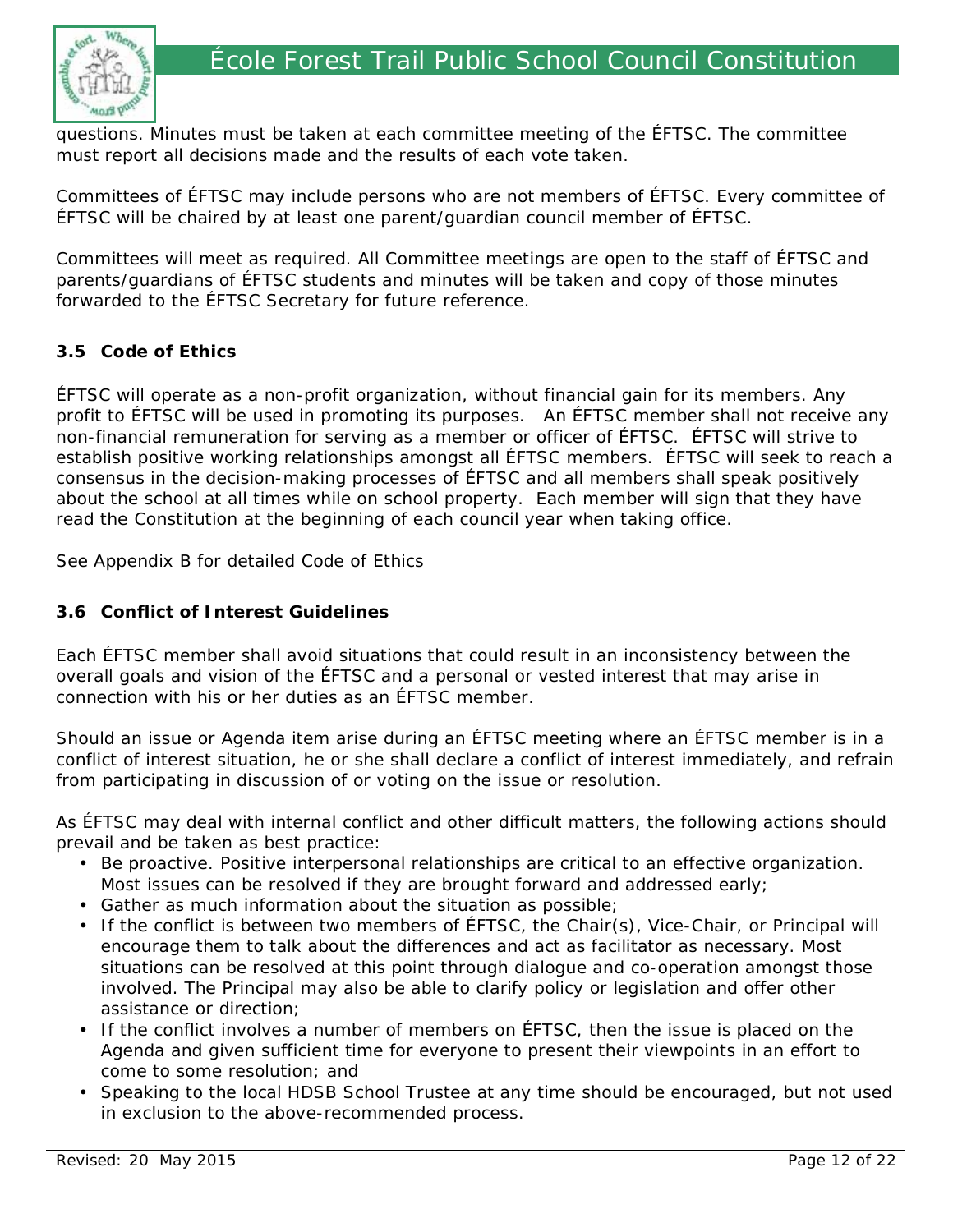

# **4 Elections**

## **4.1 Elections Overview**

All ÉFTSC elections must be held within the first 30 days of the new school year. The date of the election is to be fixed by the outgoing Chair/Co-Chairs of ÉFTSC after consulting with the Principal of the school. To ensure that the interests of all members of school councils are represented in a balanced manner:

- That the EFTSC consist of a recommended maximum of 18 parents with the current School Council Executive Committee and Nomination Committee reviewing the nominations.
- Board employees can be elected as parent representatives, or appointed as community members, at their child's school, unless they are also employed at that school;
- Board employees cannot serve as parent/community members in the school where they work;
- Prior to being elected as parent members or appointed as community representatives in the school where their children attend, school board employees must notify the parents of the school community of their employment with the board;
- Board employees cannot serve as chair or co-chair of a school council; and
- Trustees cannot serve on a school council in the board where they are a trustee.

A person is qualified to vote in an election of ÉFTSC if he or she is a parent/guardian of a pupil who is enrolled in the school. The following guidelines will apply:

- A nominating committee should be formed at the last ÉFTSC meeting of the school year to assist the Principal with nominations and elections
- No one on the nominating committee can run for ÉFTSC for the upcoming year
- Any parent/guardian of an ÉFTSC student will be eligible to run for council (also see note above re: HDSB employees)
- All candidates must complete an ÉFTSC Candidate Declaration Form (CDF)
- The school office must receive the CDF at least 12 days before the election
- All information on the CDF, with the exception of the address and phone number, will be shared with the parent/guardian community of the school at least seven (7) days before the election
- Any parent/guardian of an ÉFTSC student will be eligible to vote, but must be in attendance to do so

The notice of election will be given by:

- notice in writing to the parent's/guardian's child for delivery to his or her parent/guardian; and
- posting the notice in the school in a location that is accessible to parents/guardians or to the school website AND school council website

The election of parent/guardian members shall be by secret ballot

- Each ballot will list the first and last name of each parent/guardian candidate and the total number of positions available
- The listing on the ballot will be by alphabetical order, according to last name, then first name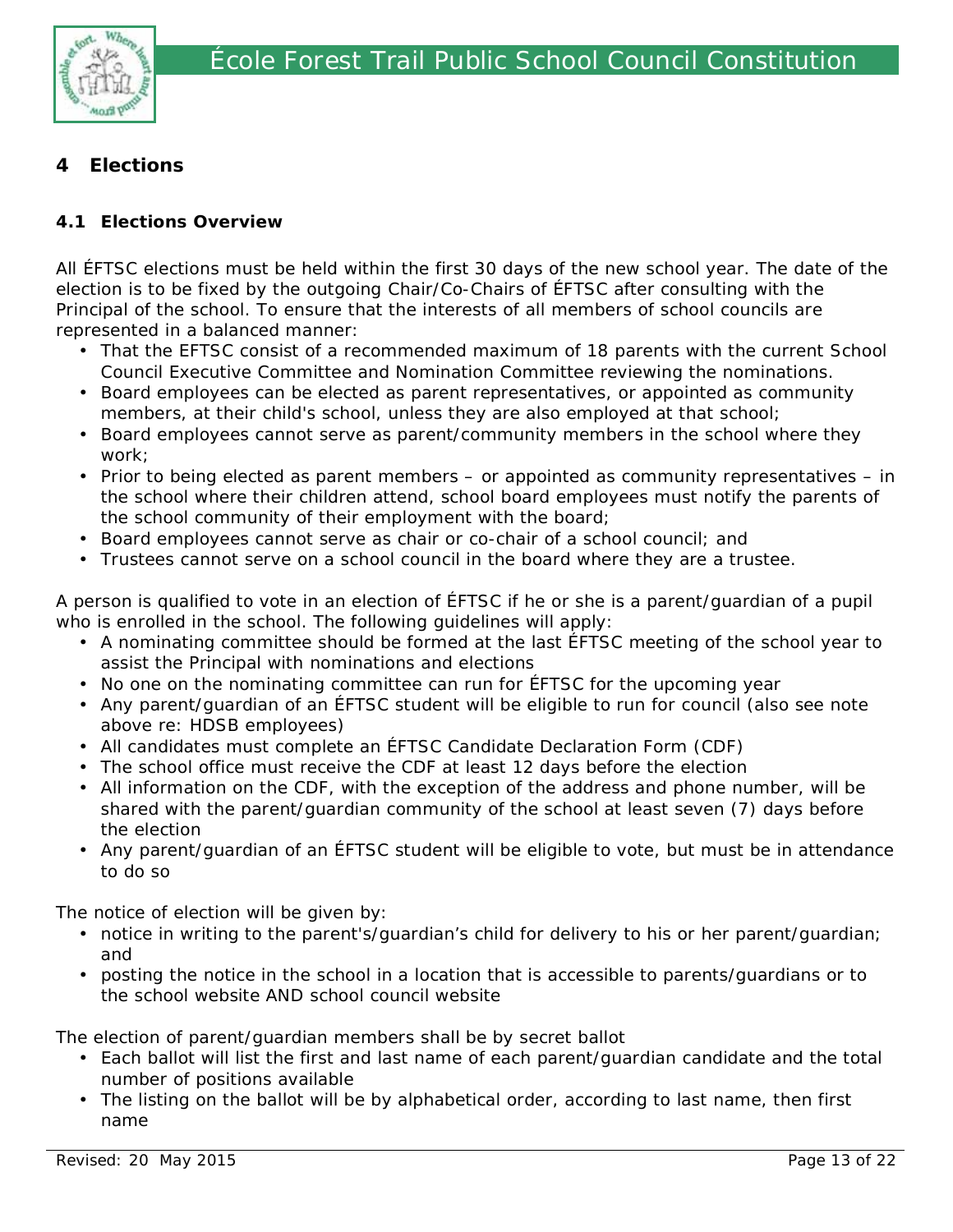# École Forest Trail Public School Council Constitution



- The election shall take place on one day with volunteers available from 7:30 a.m. until 7:30 p.m. for parents/guardians to cast their ballots. Each voter shall receive a ballot.
- The ballot shall be placed in a sealed ballot box large enough to hold the ballots until the ballots are officially counted upon closing.
- A witness is required when counting ballots
- The candidates with the most votes will form the next ÉFTSC

A ballot will be spoiled, as deemed by the parties responsible for counting, if:

- A parent/guardian votes for more parent/guardian candidates than positions available
- A parent does not clearly mark the ballot indicating their vote
- A parent destroys their ballot

The names of the successful candidates and the total number of votes cast will be announced. In the case of a tie vote, the tied candidates will participate in a mutually agreed process to determine the election. The principal of a school shall, at least 14 days before the date of the election, on behalf of the school council, give written notice of the date, time and location of the election to every parent/guardian of a pupil who, on the date the notice is given, is enrolled in the school.

The elections of other members (teacher and staff) of ÉFTSC shall also be held during the first 30 days of each new school year.

#### **4.2 Term of Office**

A person elected as a member of ÉFTSC holds office from the date of the first meeting of ÉFTSC after the elections have been held. The first meeting of the new ÉFTSC must occur within the first thirty-five (35) days of the school year, after the elections being held, on a date fixed by the Principal of the school.

The Principal is a designated member of the ÉFTSC, and thus, is a member of the ÉFTSC as long as he/she is employed as Principal of the school.

All ÉFTSC members shall serve a term of one year, terminating at the start of the first meeting after completion of the election process during the subsequent school year, or earlier if no longer qualified to hold office.

Elected members may seek additional terms of office, with no limit on consecutive terms to be served. It should be noted that typically any member who wishes to be considered for the ÉFTSC should be willing to provide a minimum of 10 hours a month or approximately 100 hours per school year.

## **4.3 Removal of a Council Member**

If ÉFTSC perceives that the conduct of one of the ÉFTSC parent/guardian members is such that ÉFTSC has lost confidence in that person and wishes to terminate his/her remaining term of office, then this may only be done "In-Camera" after a motion is made and seconded by members of ÉFTSC, and receives the support of two-thirds (2/3) of the remaining ÉFTSC members.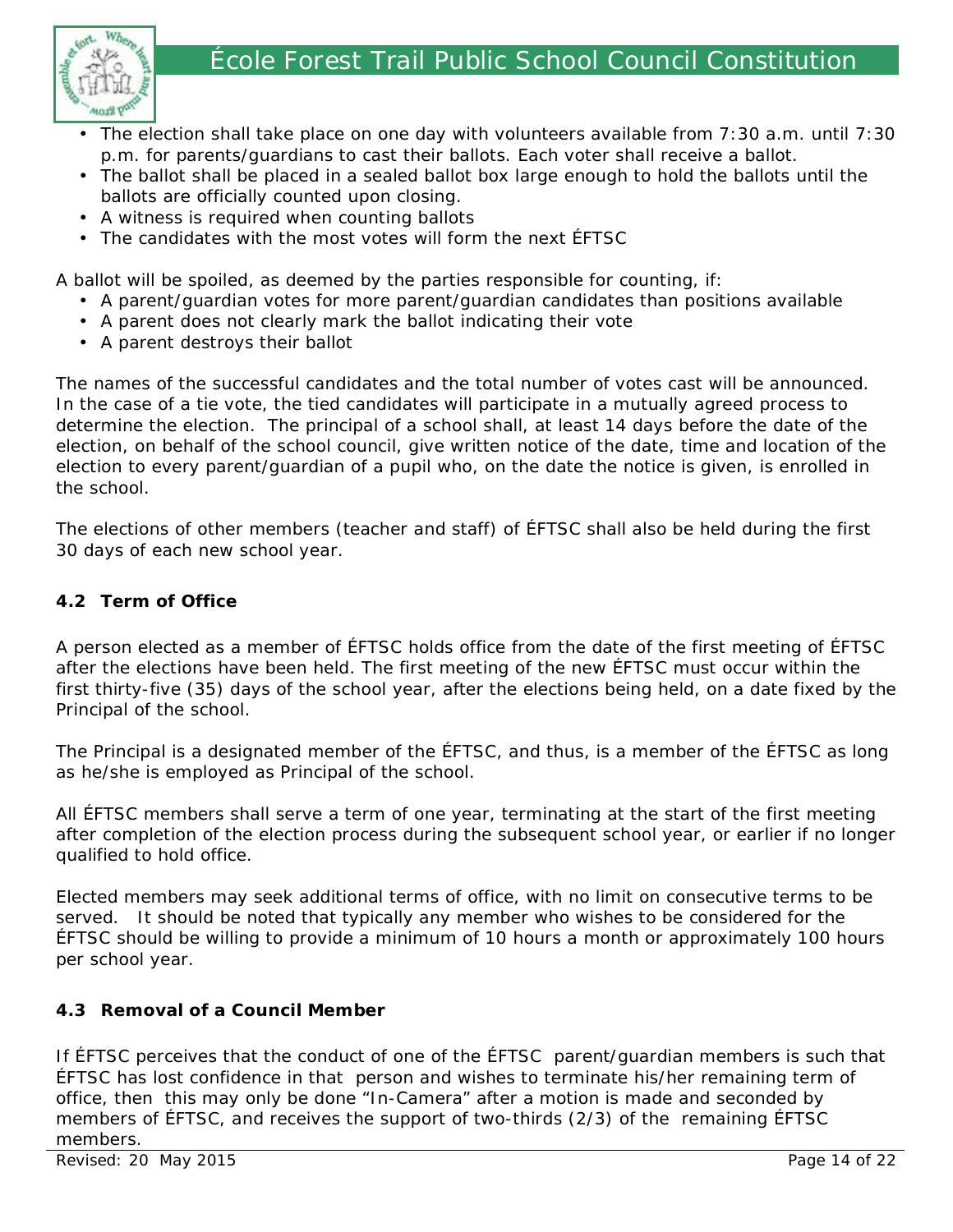

"In-Camera" means that the discussion is confidential and all guests (non-voting members of Council) must leave the room while the conversation is occurring. Resolutions arising from in camera discussions shall not appear in regular Council Minutes but are to be recorded in separate "in camera minutes" and not posted or otherwise publicly available . The regular Council Minutes will reflect only that an in-camera discussion was held.

Such a motion and action requires prior notice to council members of two (2) weeks. École Forest Trail Public School Council Constitution Revised: 20 May 2014 Page 15 of 22 Grounds for Loss of Confidence (with the exception of medical leave) will be one or more of the following:

- Failure of an EFTSC parent/guardian member to conduct himself/herself in a manner appropriate to the Mission of ÉFTSC.
- Failure of an ÉFTSC parent/guardian member to fulfill his/her respective duties.
- Failure of an ÉFTSC parent/guardian member to attend three (3) meetings.

#### **4.4 Vacancies**

Vacancies can occur through the resignation of a member, the removal of a member, or in the event an ÉFTSC parent/guardian or community member becomes an employee of the school. Should a vacancy come open during the middle of a term of council, an election for that position will be held. The process to be followed accordingly is as outlined in Article 4.1 of the Constitution.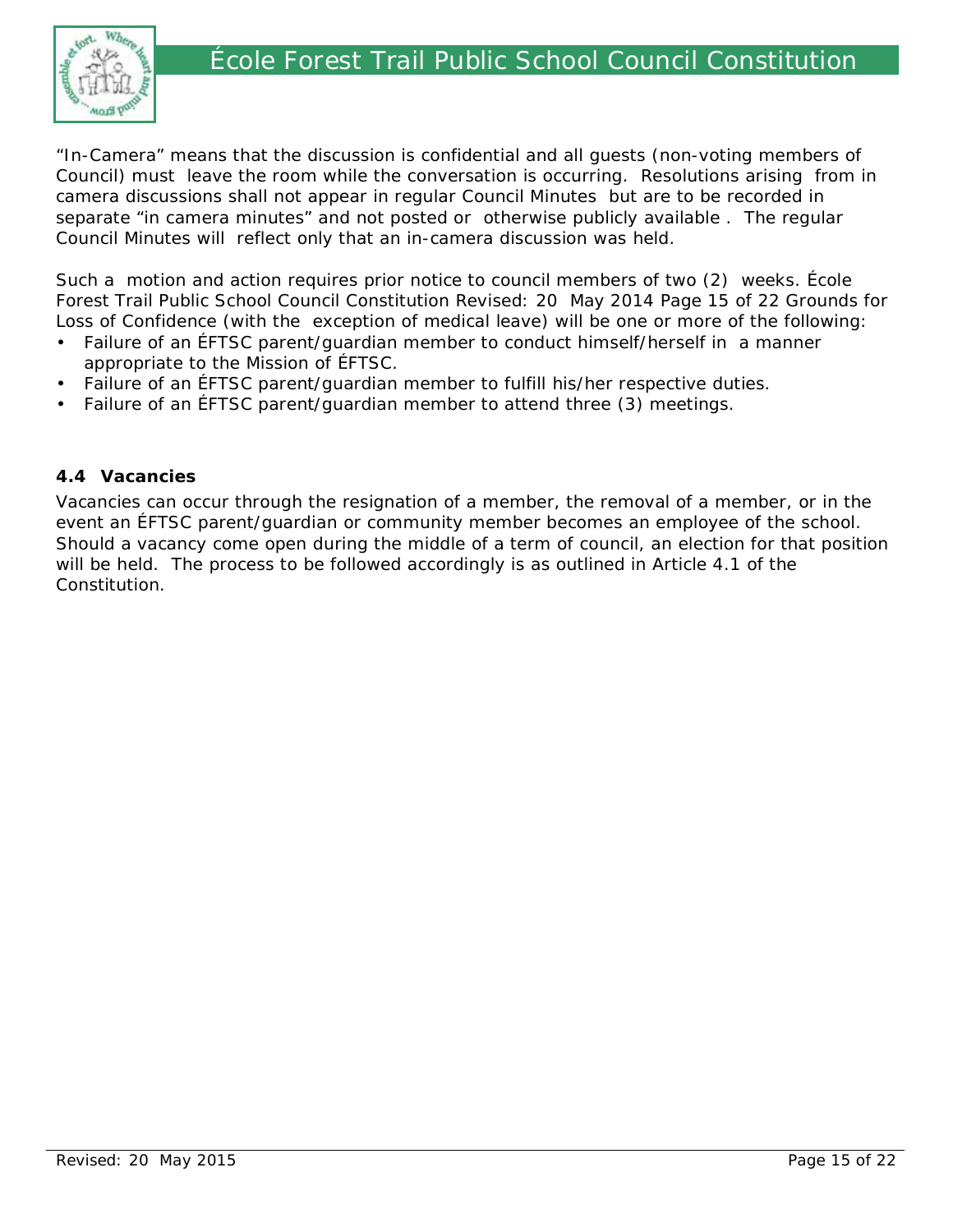

# **5 Meetings**

## **5.1 Meeting Protocol**

ÉFTSC shall at a minimum meet eight (8) times during the school year. ÉFTSC will strive to meet monthly, recognizing the minimum compliance requirements. The first meeting of ÉFTSC must occur within the first thirty-five (35) days of the school year, after the elections being held, on a date fixed by the Principal of the school.

A meeting of the ÉFTSC cannot be held unless,

- a majority of the current members of ÉFTSC are present at the meeting; and
- a majority of the members of ÉFTSC who are present at the meeting are parent/guardian members.

All meetings of EFTSC shall be open to the public and no such member may be excluded from the meeting except for disruptive behaviour or when council is required to meet "in Camera" concerning such matters as legal advice and removal of members.

The principal of the school shall, on behalf of ÉFTSC, give written notice of the dates, times and locations of the meetings of ÉFTSC to every parent/guardian of a pupil who, on the date the notice is given, is enrolled in the school.

The meeting notice will be given by,

- notice in writing to the parent's/guardian's child for delivery to his or her parent/guardian;
- posting to school council and school website

Agenda items for presentation and discussion will be established, published and communicated at least 4 days prior to a scheduled meeting. New items raised which were not previously documented and communicated in the Agenda, may be introduced at the meeting and raised for information only. Such items must be recorded for action at the next meeting, unless otherwise determined by the members.

Any vote at a meeting requires quorum of no less than two-thirds of the School Council with parents in the majority. If this quorum is not present the motion will be deferred until the next meeting, and included on that meeting's agenda. A motion may be deferred only once due to lack of quorum and must be voted on at the next meeting regardless of attendance. At the final meeting in June a quorum will not required for motions to be voted on. Issues raised at any meeting which are not on the agenda may be discussed, but any requiring a vote, may at the discretion of the chair, be deferred to the next meeting

All members of ÉFTSC, excluding the Principal or his/her designate, have equal privileges and voting rights, including the chair, who may vote with the other members.

## **5.2 Rules of Order**

Official rules have been recognized in the adopted use of Robert's Rules of Order. The following simple rules, which are not inconsistent with those formal procedures, are recommended as standard practices: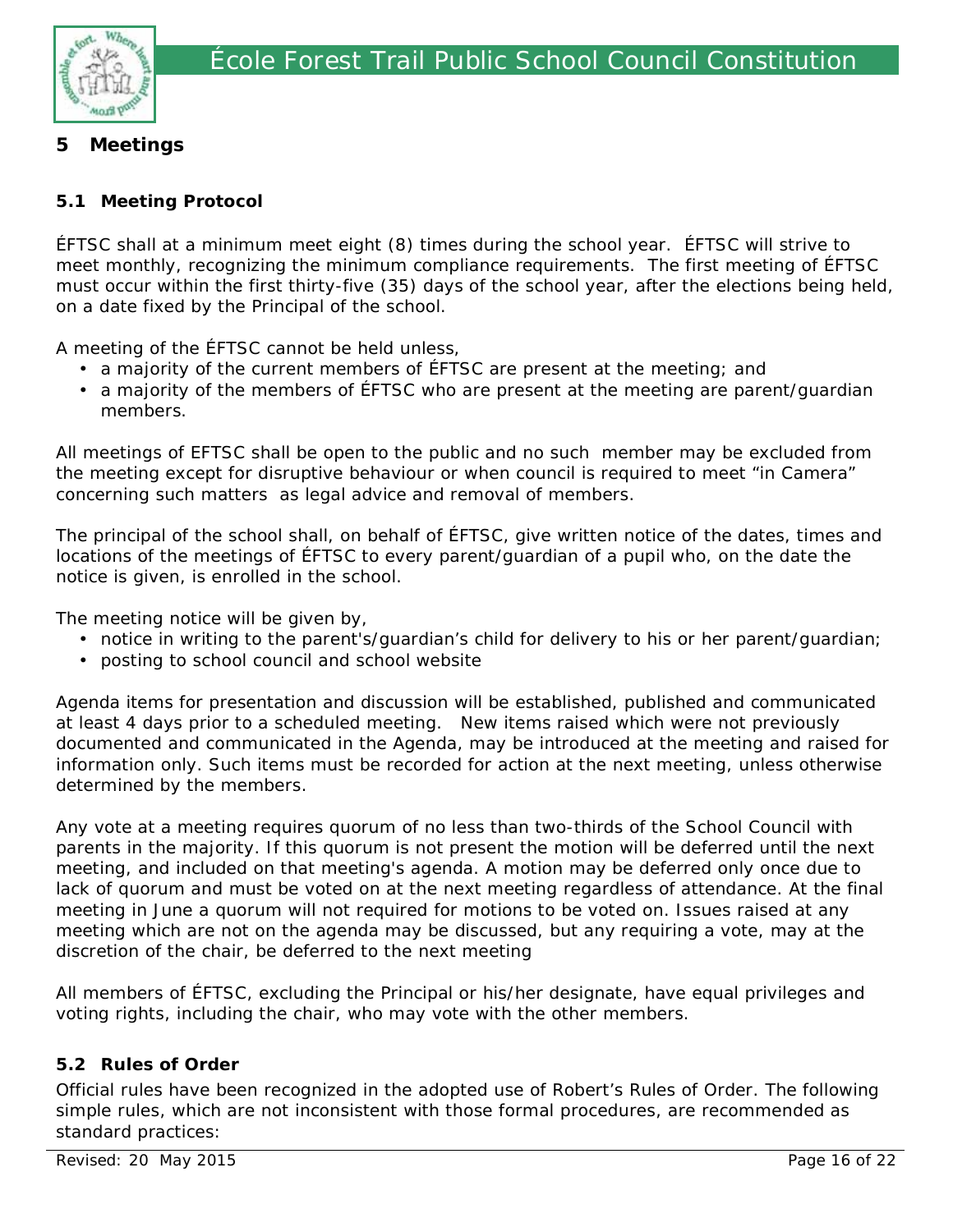# École Forest Trail Public School Council Constitution



- An individual must be recognized by the chair before obtaining the floor to make a motion.
- Once an individual has the floor, he or she may make a formal proposal, or motion, beginning with the statement, "I move….". All motions must be recorded and submitted on the ÉFTSC Motion form available from the Secretary.
- Another individual must second the motion, by saying, "I second the motion". This indicates that he or she agrees that the proposal should be discussed.
- Once a motion is made and seconded, the chair states the question so everyone is clear on what is being proposed. From this point, until the motion has been voted on, all discussion must focus on the question.
- If any person in attendance wishes to discuss the motion, the chair opens debate. Each participant may speak to the question twice, but no one may speak the second time until everyone has had a chance to speak once.
- Up until the time that the chair states the motion, the person making the motion may change it (requires approval of the seconder, or withdrawal of the seconder and a new seconder for the revised motion).
- When discussion is complete, the Chair asks the ÉFTSC if they are ready for the motion.
- After stating the proposed motion, the Chair proceeds with a vote. The vote may be conducted by a show of hands, by standing, or by ballot.
- The majority needed to pass the motion should be a majority plus one (e.g. 51%). In the case of a tie, the motion is lost.

# **5.3 Electronic Voting**

Electronic voting may be used as a provisional procedure for time-sensitive issues that must be voted on between scheduled council meetings. Electronic voting must adhere to the following guidelines in order to ensure transparency and fairness in addition to full inclusion of all council members as representatives of the School Council.

- The issue voted on must be an informed vote in that the issue must have been discussed in whole or in principle at a regular open meeting.
- All members must be contacted via email as to the nature and particulars of the issue being voted on and must be allowed some input via electronic means (for example, but not limited to questions regarding the motion and requests for more information).
- All council members must be informed of the vote to be held. The voting members on the issue must make up the required quorum of a regular meeting (specifically, two thirds of the parents on the council).
- The principal and teachers sitting on the council must be informed of the vote and the particulars regarding the issue and be allowed to raise concerns and request clarification on specifics prior to the vote or given a reasonable time-span to do so via electronic communication to all members.
- The vote of each member must be carbon-copied (CC'd) to all other members of the council when forwarded to the chair for tally.
- The decision passed by majority must be sent to each council member including parent/guardian members, representing principal(s), representing teacher(s) and the representing student. Further, the tally of the vote including the outcome decision must be entered into the opening minutes of the scheduled meeting immediately following the electronic vote.
- The electronic voting options are as follows: yes, no, and abstention. The decision will be carried by a majority vote of the entire council.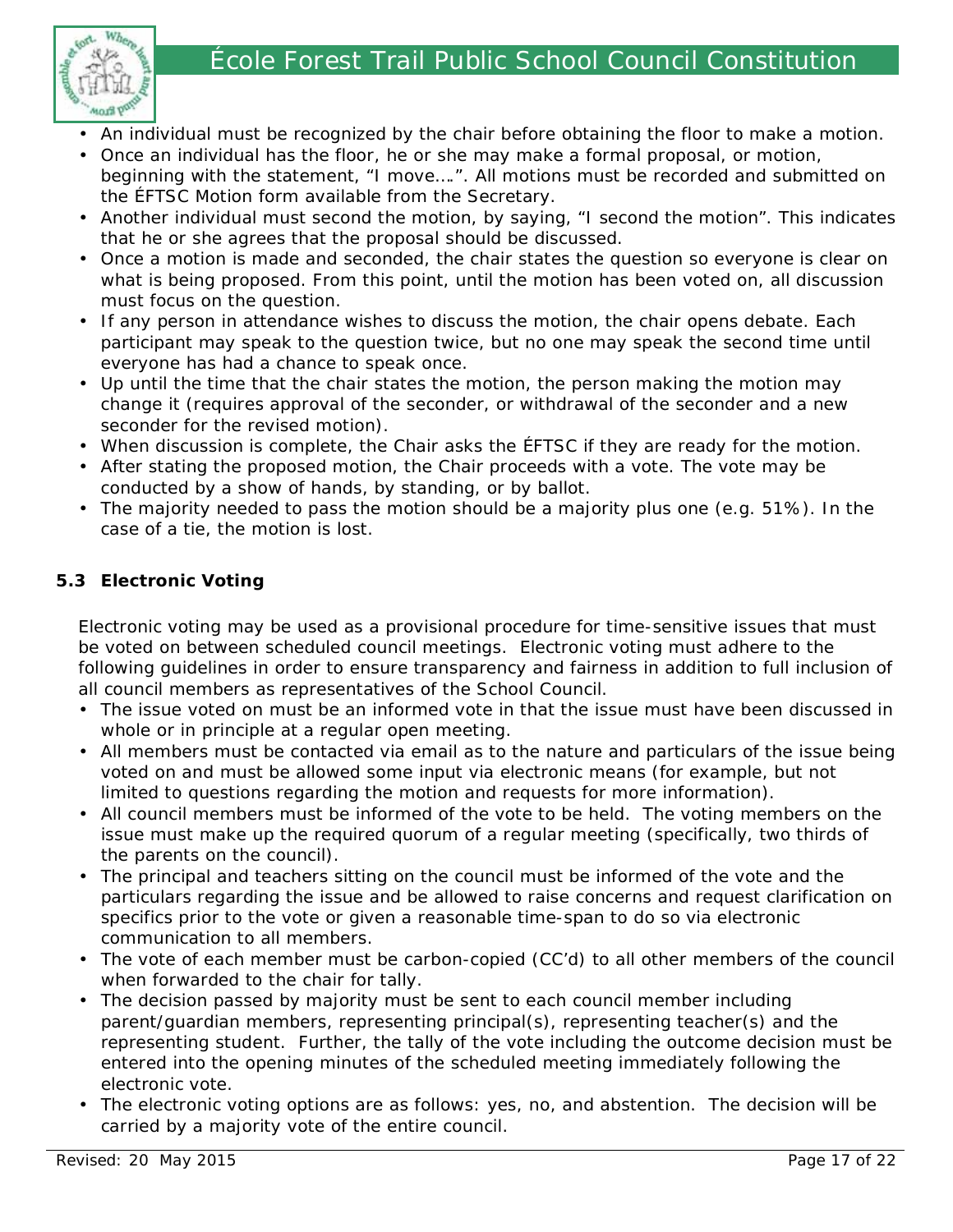

#### **6.1 Amendments**

This constitution may be amended by approval of a motion by a two-thirds majority of voting members of council present at a meeting called for that purpose, provided that at least 30 days notice is given for such a motion and details of the proposed amendment are circulated to all members with that notice. This meeting shall be held with prior notice of not less than 30 calendar days given to the Council.

#### **6.2 Reference Sources**

- Education Quality and Accountability Office (EQAO) www.eqao.com
- Ministry of Education School Council Documents www.edu.gov.on.ca/eng/general/elemsec/council/
- Ontario Parent Council (OPC) www.ontarioparentcouncil.org
- Ontario Regulation 612/00 (School Councils) http://192.75.156.68/DBLaws/Regs/English/000612\_e.htm
- School Council: A Guide for Members Handbook, 2001 www.edu.gov.on.ca/eng/general/elemsec/council/updates.pdf
- The Education Act,1998, s. 170 (1), 17.1 and 170 (3)
- School Council Regulation and Ontario Regulation 613/00,
- Halton District School Board Parents & Community Section http://www.hdsb.ca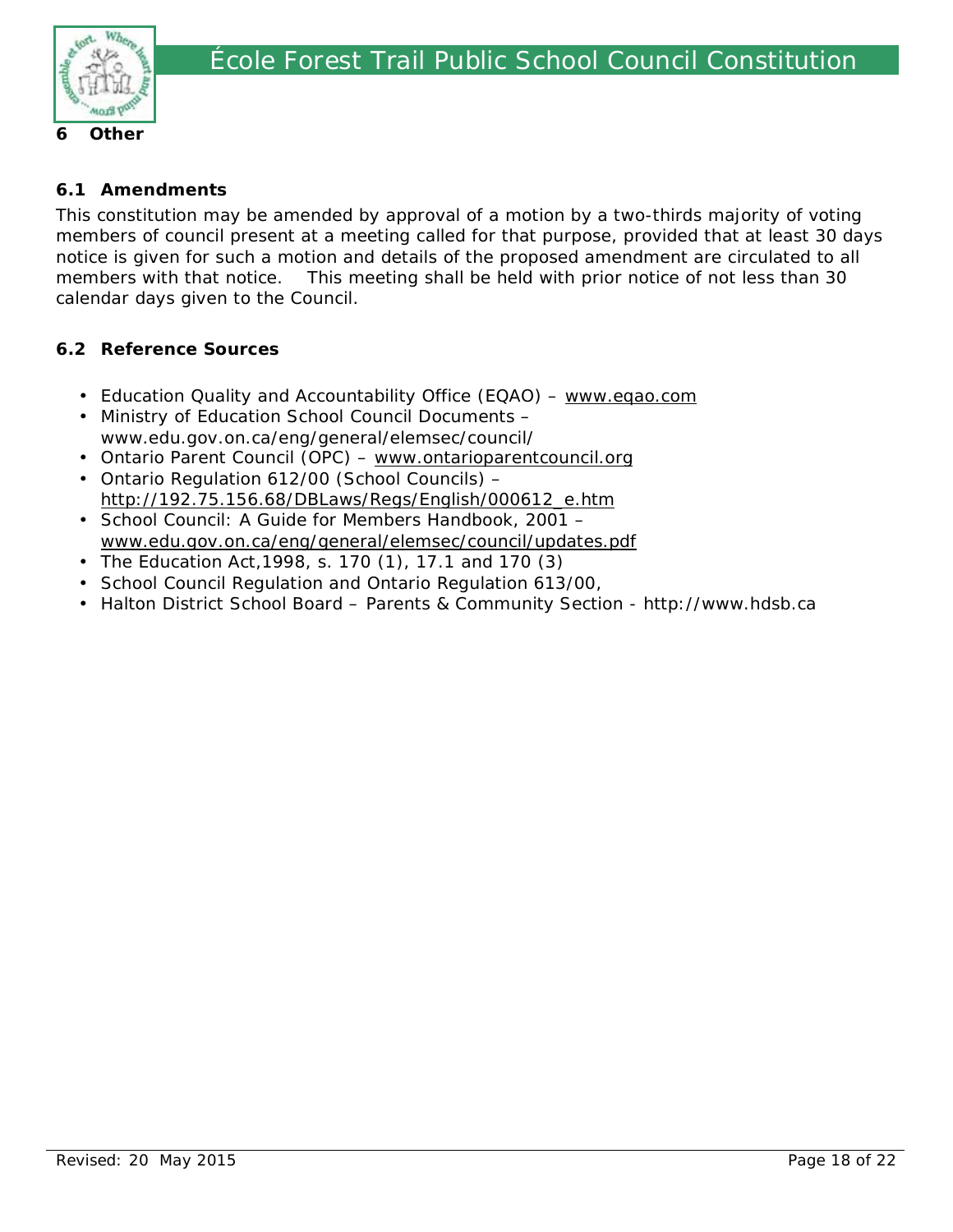

# **7 Appendix A – Org/Flow Chart**



School Council will work closely with the School Administration (Principal and Vice Principal) and Staff (Teacher Representative) to achieve the mutual vision / goals of the school. For strategic initiatives or special events / projects, joint committees will be formed (including administration / staff / parents) to develop and deliver these initiatives, events and projects.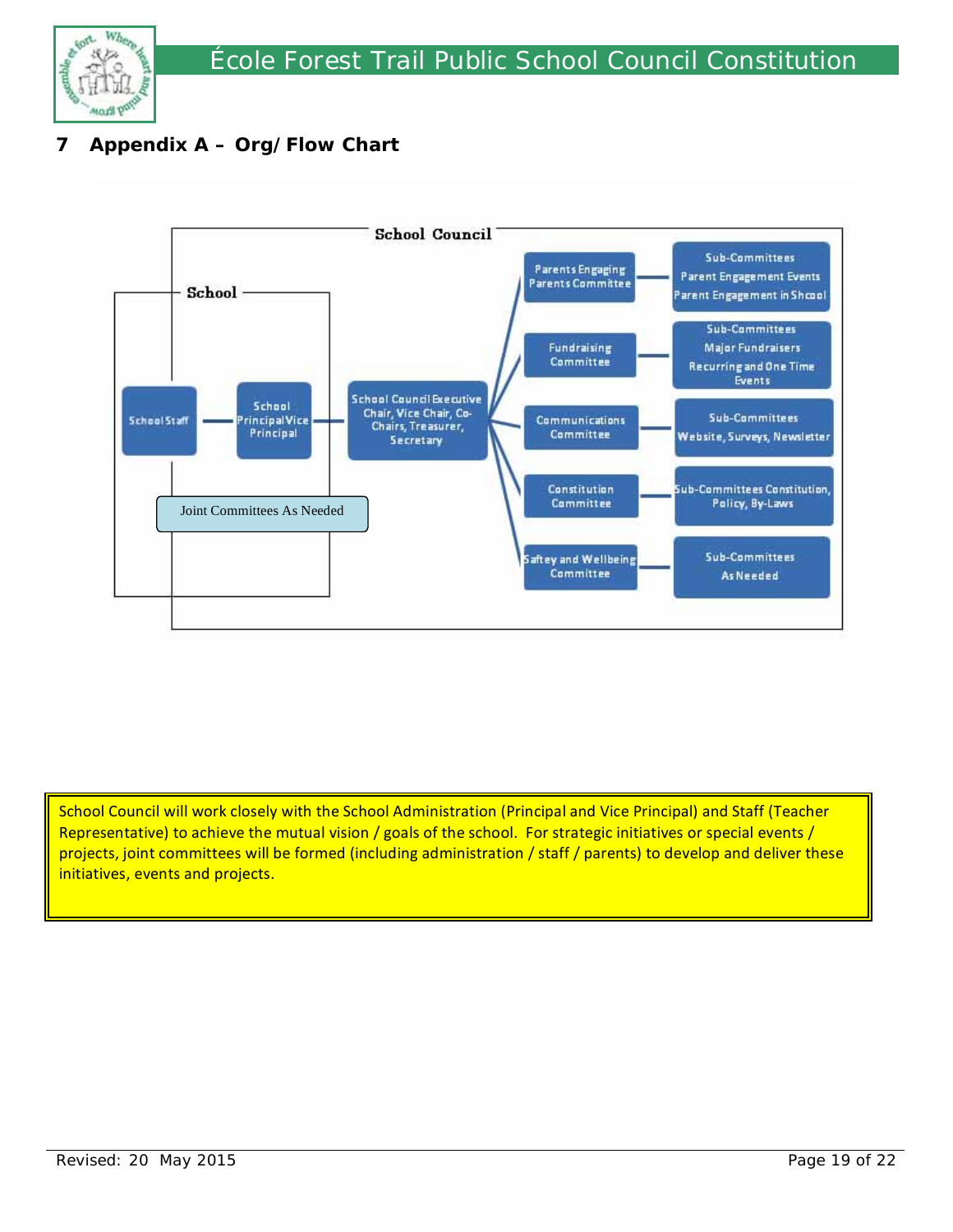

# **8 Appendix B – Code of Ethics**

## **8.1 Responsibility**

**A member shall** consider the best interests of all students.

**A member shall** be guided by the school's and the school board's mission statements.

**A member shall** act within the limits of the roles and responsibilities of a school council, as identified by the school's operating guidelines, the school board, and the Ontario Ministry of Education.

**A member shall** become familiar with the school's policies and operating practices and act in accordance with them.

**A member shall** become familiar with the School Council's Constitution and act in accordance with it

#### **8.2 Democracy**

**A member shall** acknowledge democratic principles and accept the consensus of the council. **A member shall** treat all other members with respect and allow for diverse opinions to be shared without interruption.

**A member shall** encourage a positive environment in which individual contributions are encouraged and valued.

**A member shall** limit discussions at school council meetings to matters of concern to the school community as a whole.

**A member shall** use established communication channels when questions or concerns arise.

## **8.3 Integrity**

**A member shall** maintain the highest standards of integrity.

**A member shall** recognize and respect the personal integrity of each member of the school community.

**A member shall** promote high standards of ethical practice within the school community. **A member shall** speak positively about matters of the school at all times while on school property.

## **8.4 Confidentiality**

**A member shall** respect the confidential nature of some school business and respect limitations this may place on the operation of the school council.

**A member shall** not disclose any confidential information as it relates to people or matters of the school.

#### **8.5 Conflict of Interest**

**A member shall** declare any conflict of interest.

**A member shall** not accept any payment or benefit financially through school council involvement.

# **9 Appendix C - Amendment Proposal**